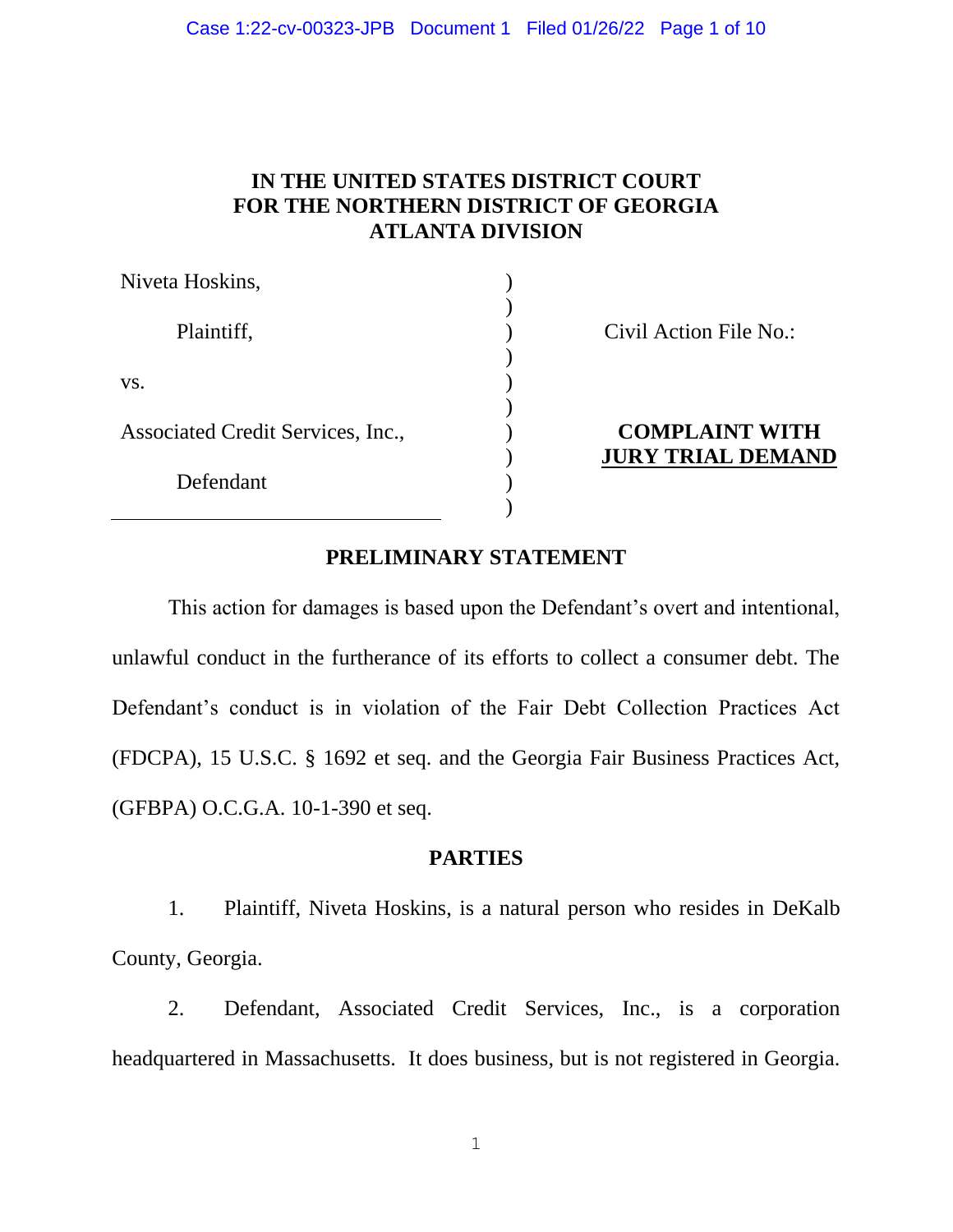Defendant may be served with process via its President, Andrew Robinson at 115 Flanders Road, Suite 140, Westborough, Massachusetts, 01581.

#### **JURISDICTION AND VENUE**

3. This Court has federal question jurisdiction over Plaintiff's Fair Debt Collection Practices Act ("FDCPA"), 15 U.S.C. § 1692, et seq., claims pursuant to 28 U.S.C. § 1331 and 15 U.S.C. § 1692k(d). This Court has supplemental jurisdiction over Plaintiff's state law claims pursuant to 28 U.S.C. § 1367.

4. This Court has personal jurisdiction over Defendant because, inter alia, Defendants frequently and routinely conducts business in the State of Georgia, including the conduct complained of herein.

5. Pursuant to 28 U.S.C. § 1391, venue is proper in the Northern District of Georgia because a substantial part of the events or omissions giving rise to the claims occurred in this district.

6. Venue is proper in the Atlanta Division because the conduct complained of herein occurred in DeKalb County which is in the Atlanta Division.

### **FACTUAL ALLEGATIONS**

7. Plaintiff is a 55-year-old woman with deteriorating health. She is disabled, unable to engage in competitive employment, and is in the process of obtaining disability insurance benefits through the Social Security Administration.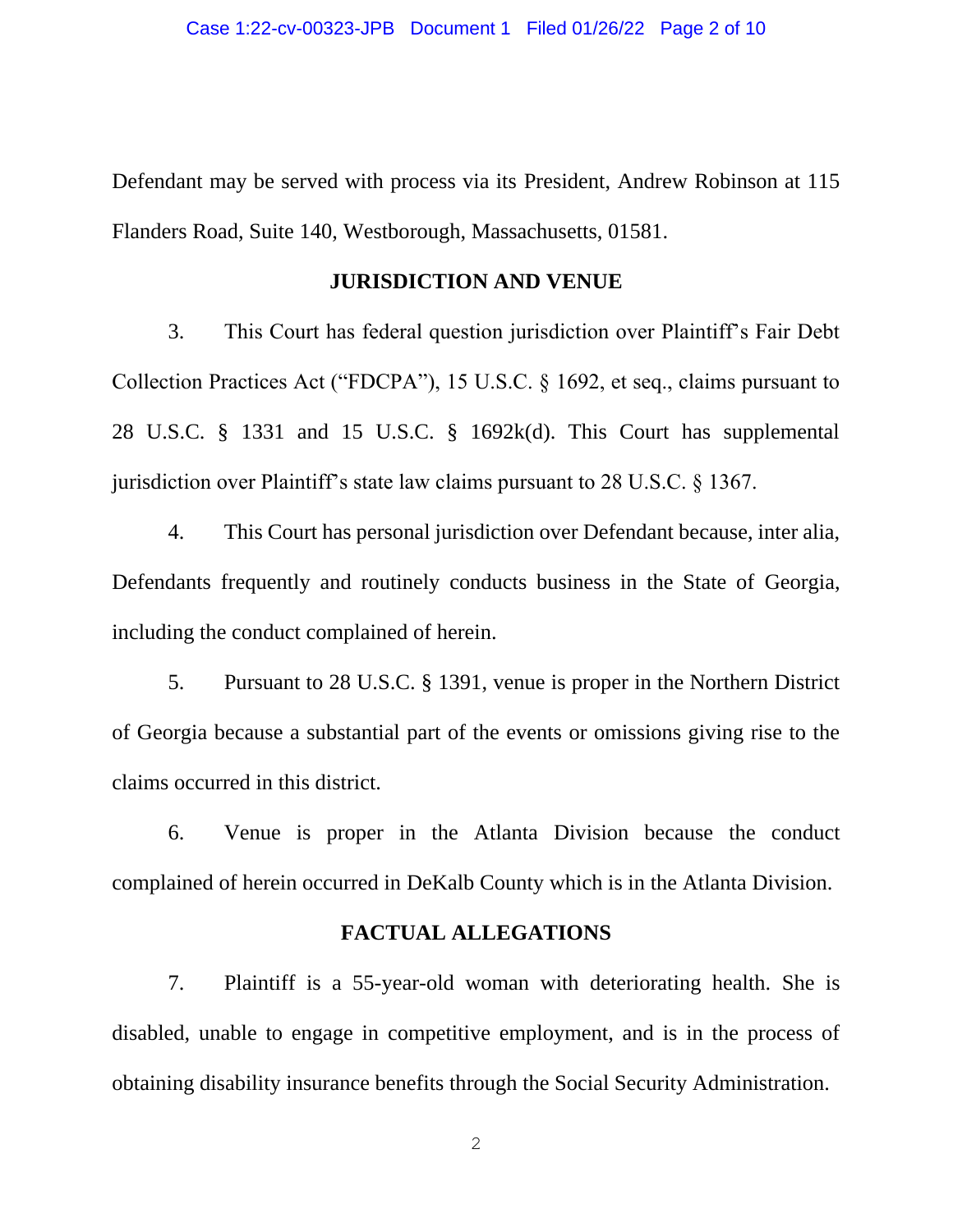8. Plaintiff is allegedly obligated to pay a consumer debt arising out of prepaid admission plan to Six Flags Theme Parks. The admission pass was purchased for the entertainment of Plaintiff and her family. Plaintiff is therefore, a "consumer", as that term is defined by 15 U.S.C. § 1692a(3).

9. Defendant is a collection agency specializing in the collection of consumer debt.

10. Defendant uses interstate commerce and/or mail in its business in the collection of consumer debts.

11. Defendant manages, and collects upon, thousands of consumer debt accounts annually.

12. Defendant is, therefore, a "debt collector" as that term is defined by 15 U.S.C. § 1692a(6).

13. As a result of her disability and inability to maintain employment, the Plaintiff has defaulted on the debt originating with Six Flags Theme Parks. On January 11th, 2022, the Defendant caused to be sent to the Plaintiff, an email demanding payment of \$116.84, which, upon information and belief, is the balance owed on the debt described herein. A copy of this email is attached hereto as Exhibit 1.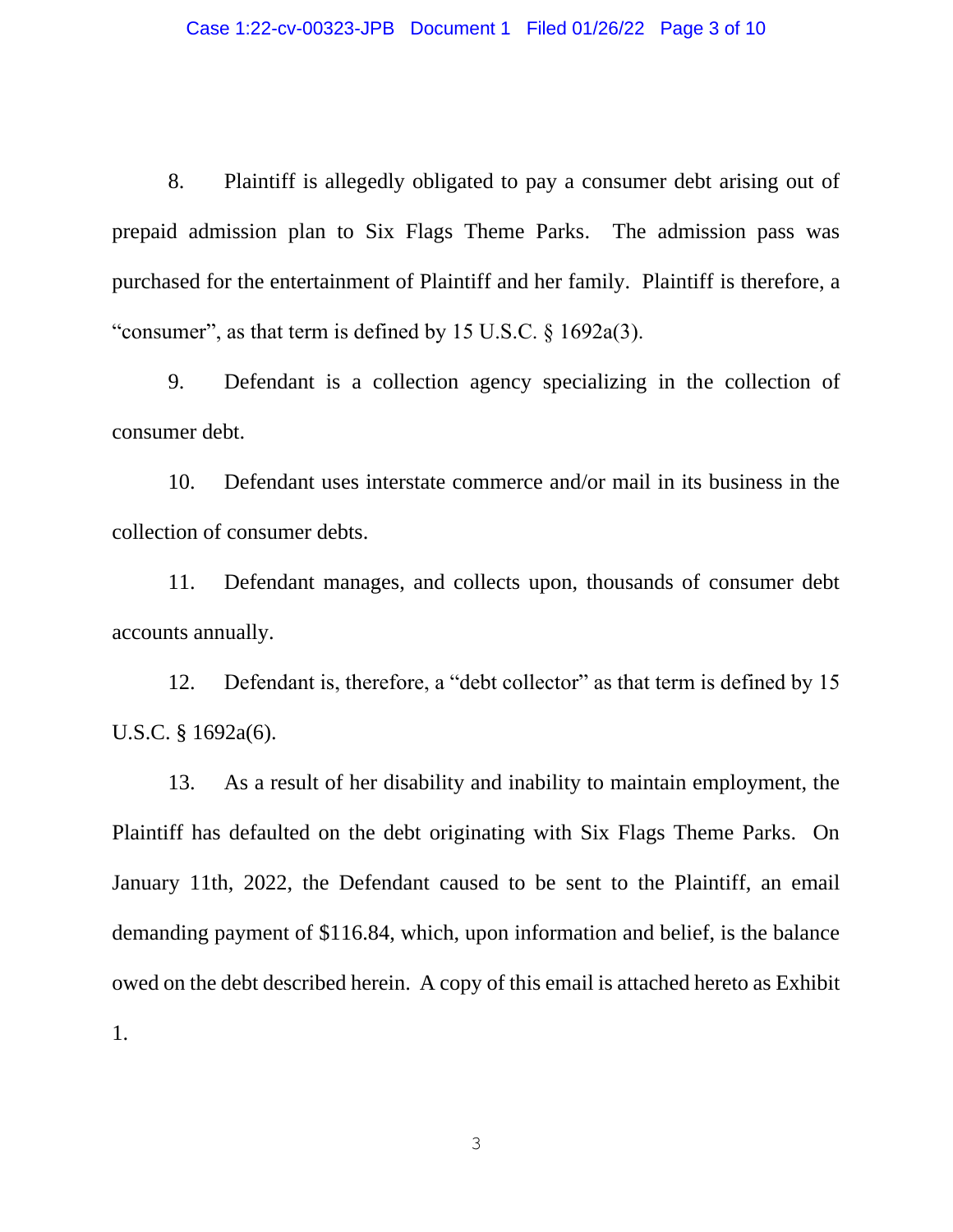14. On November 30, 2021, the Consumer Financial Protection Bureau (CFPB) published amendments to 12 C.F.R. Part § 1006 (hereinafter referred to as Regulation F).

15. Regulation F was issued by the Bureau of Consumer Financial Protection pursuant to sections 814(d) and 817 of the Fair Debt Collection Practices Act (FDCPA), 15 U.S.C. § 1692b, 1692o; Title X of the Dodd-Frank Wall Street Reform and Consumer Protection Act (Dodd-Frank act); 12 U.S.C. § 5481 et seq.; and paragraph (b)(1) of § 104 of the Electronic Signatures in Global and National Commerce Act (E-sign Act), 15 U.S.C. § 7004.

16. The Fair Debt Collection Practices Act and, specifically, regulation F apply to the Defendant at all times relevant hereto.

17. As of the date of enactment for Regulation F, where a debt collector communicates with a consumer electronically in connection with a collection of a debt using a specific email address, it must include in such communication "a clear and conspicuous statement describing a reasonable and simple method by which the consumer can opt-out of further electronic communications by the debt collector to that email address." See, Regulation F, 12 C.F.R. § 1006.6(e); 15 U.S.C. § 1692c.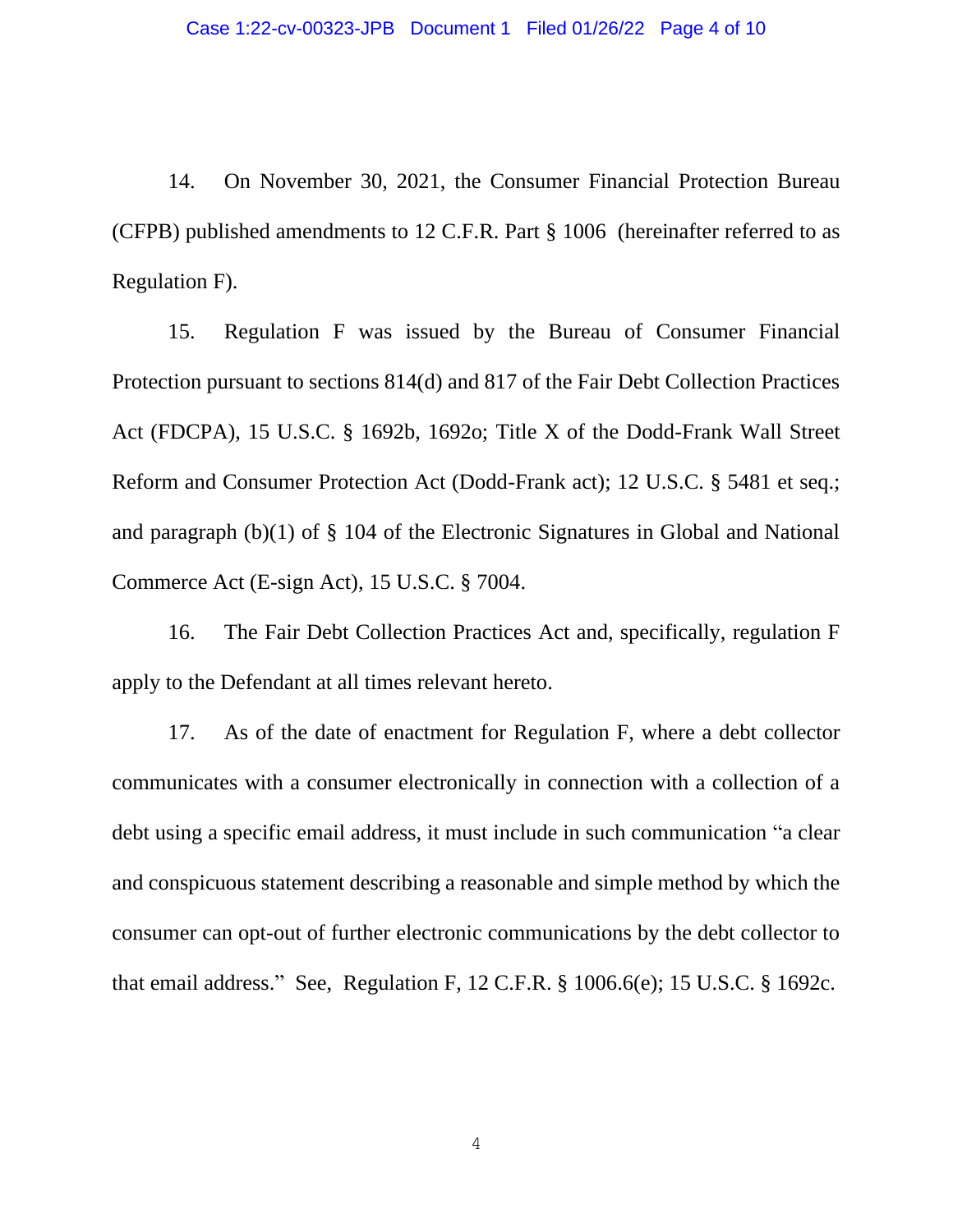18. The Defendant's email, Exhibit 1, does not contain "a clear and conspicuous statement" describing a reasonable and simple method by which the Plaintiff could opt-out of future email communications.

19. As a result of the Defendant failing to comply with the Act and Regulations, the Plaintiff was, and continues to be, hindered in her ability to cease email communications from the Defendant.

### **INJURIES-IN-FACT**

20. The FDCPA provides consumers with "statutorily-created rights to be free from 'being subjected to false, deceptive, unfair, or unconscionable means to collect a debt.'" *McCamis v. Servis One, Inc.*, No. 8:16-CV-1130-T-30AEP, 2016 U.S. Dist. LEXIS 99492 (M.D. Fla. July 29, 2016); *Church v. Accretive Health, Inc*., 654 Fed. Appx. 990, 2016 U.S. App. LEXIS 12414, 2016 WL 3611543 (11th Cir. 2016).

21. An injury-in-fact sufficient to satisfy Article III standing requirements "may exist solely by virtue of statutes creating legal rights, the invasion of which creates standing." *Church*, at 993, quoting *Havens Realty Corp. v. Coleman*, 455 U.S. 363, 373, 102 S. Ct. 1114, 71 L. Ed. 2d 214 (1982).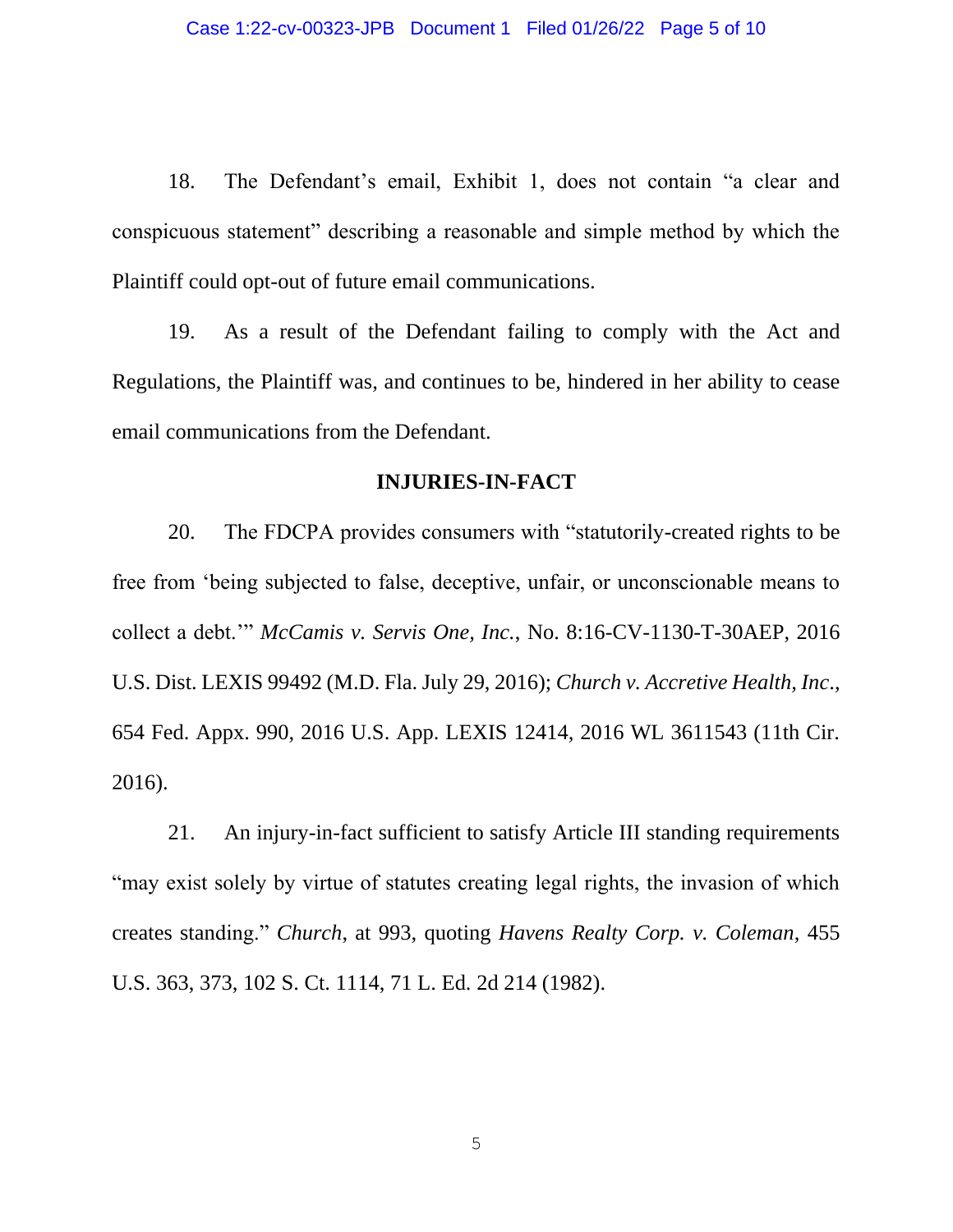22. Violation of statutory rights are not a "hypothetical or uncertain" injury, but one "that Congress has elevated to the status of a legally cognizable injury through the FDCPA." *McCamis*, at 4, citing *Church*, at 3.

23. Defendant is subjecting Plaintiff to false, deceptive, and unfair means to collect the debt.

24. Defendants acts and omissions caused particularized harm to the Plaintiff in that it hindered and restricted her ability to terminate email communications regarding her debt from the Defendant.

25. Accordingly, through the violation of Plaintiffs' statutorily created rights under the FDCPA, Plaintiff has suffered an injury-in-fact sufficient to establish Article III standing.

### **DAMAGES**

26. As a result of the Defendant's actions and/or omissions, Plaintiff has suffered actual damages, including but not limited to the following:

a.) Being subjected to deceptive, and unfair debt collection practices;

b.) Uncompensated time expended away from activities of daily living, to confer with counsel regarding the Defendant's collection efforts;

c.) Plaintiff has been deprived of her ability to opt out of email communications; and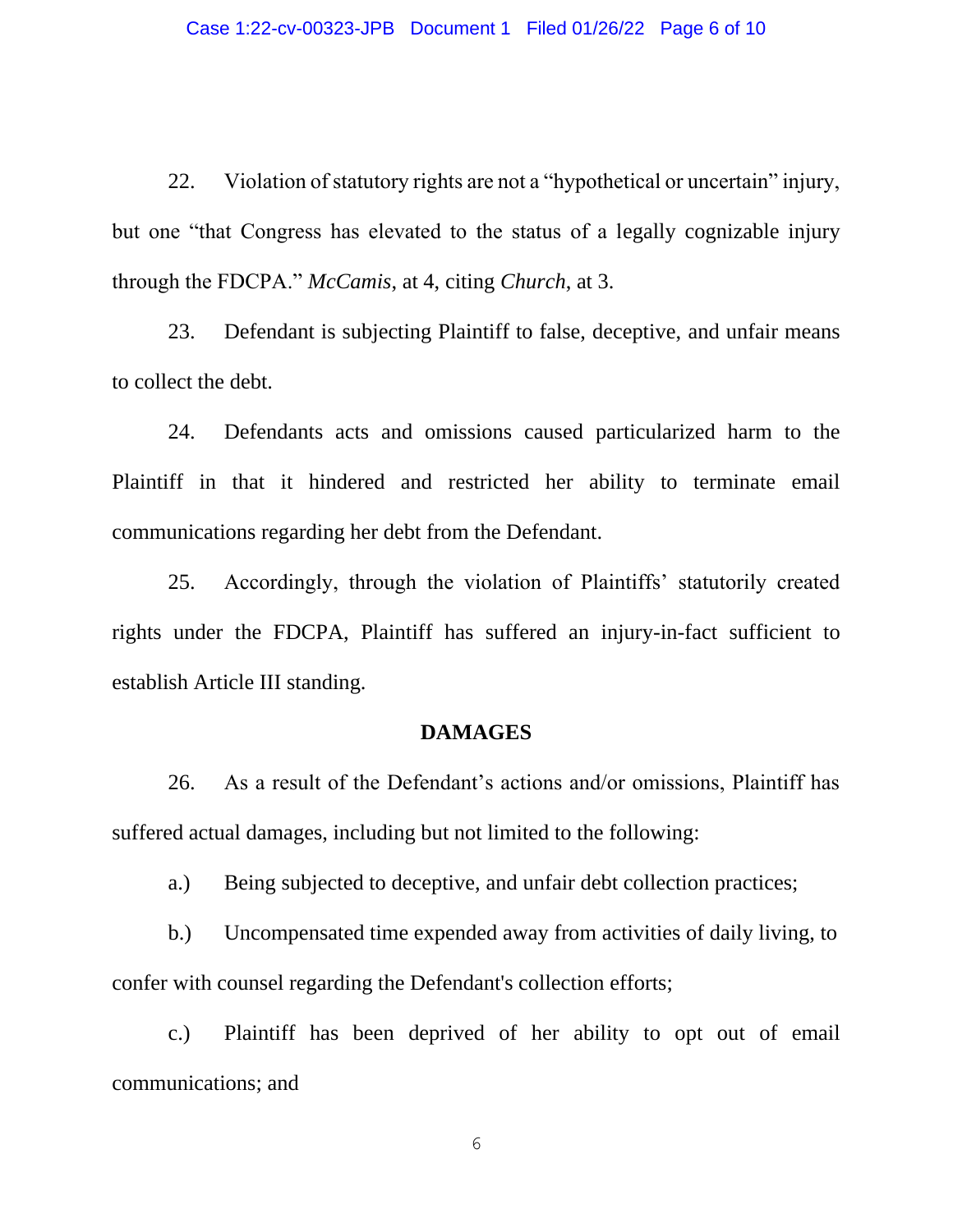d.) Plaintiff has experienced anxiety and worry caused by concern that

Defendant was going to continue sending unwanted email notices to the Plaintiff.

## **CAUSES OF ACTION**

### **COUNT I**

# <span id="page-6-0"></span>**VIOLATIONS OF THE FAIR DEBT COLLECTION PRACTICES ACT 15 U.S.C. § 1692 et. seq.**

## *Violations of 15 U.SC. § 1692c and subparts*

27. The Defendant's failure to comply with C.F.R. § 1006.6(e) was likewise a violation of 15 U.S.C. § 1692c governing communications between a debt collector and a consumer.

# *Violations of 15 U.SC. § 1692f and its subparts*

28. The conduct of the Defendant as described herein was unfair in that it consciously deprived the Plaintiff of the information she needed to exercise her rights under the Fair Debt Collection Practices Act and the federal regulations to cease email communications.

### **COUNT II**

# **VIOLATIONS OF THE GEORGIA FAIR BUSINESS PRACTICES ACT O.C.G.A. § 10-1-390, et seq.**

29. Plaintiff incorporates by reference paragraphs 1 through 28 as though fully stated herein.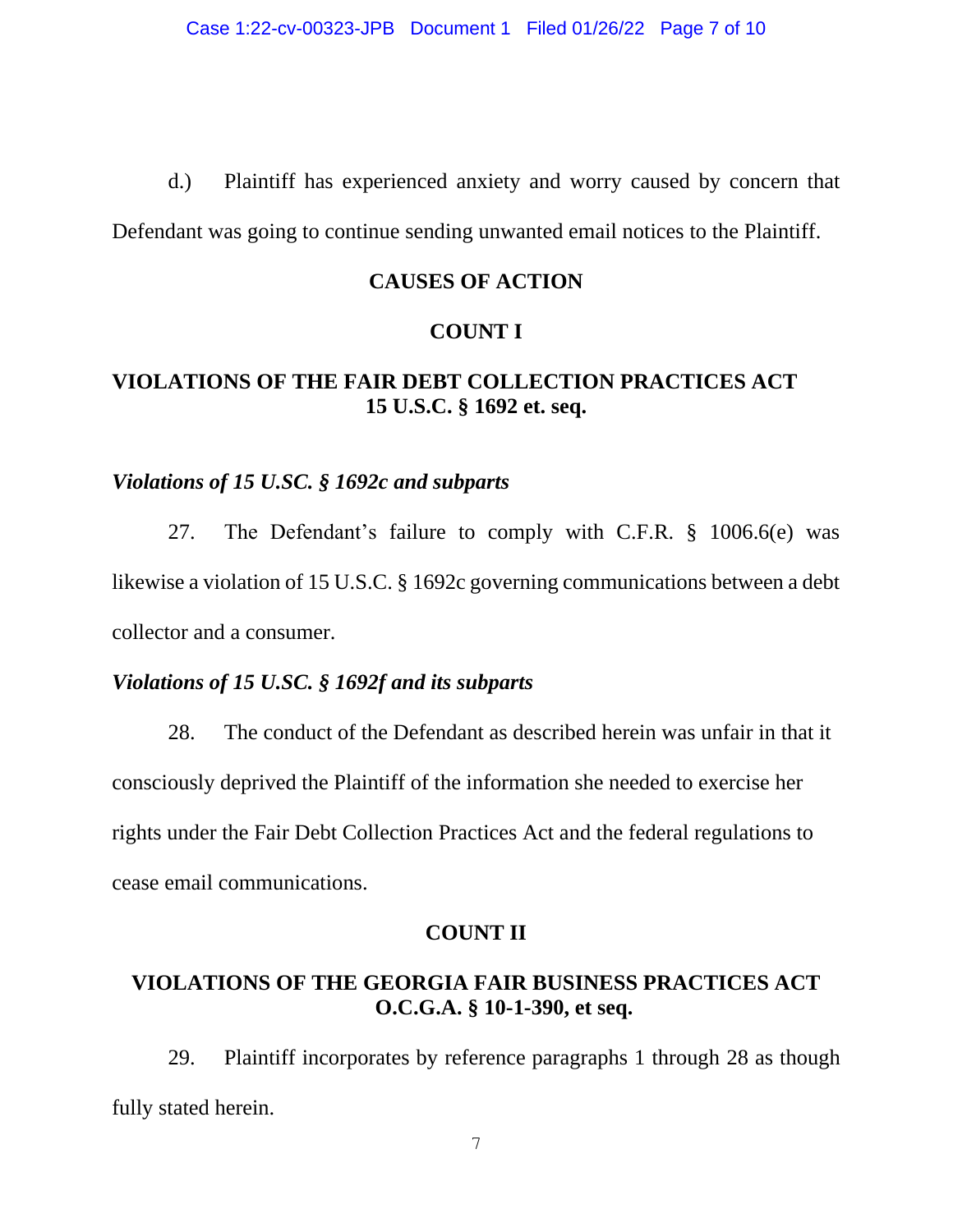30. O.C.G.A. § 10-1-390 et seq is commonly known as the "Fair Business Practices Act of 1975" (the "GFBPA").

31. The purpose of the GFBPA, is to protect consumers from unfair and/or deceptive practices in the conduct of any trade or commerce in part or wholly in the state. O.C.G.A. § 10-1-391.

32. O.C.G.A. § 10-1-391 directs that the GFPBA is to be interpreted and applied liberally and in harmony with the Federal Trade Commission Act, 15 U.S.C. § 45(a)(1), which implements the FDCPA.

33. O.C.G.A. § 10-1-393(a) of the GFBPA broadly prohibits unfair and/or deceptive business practices.

34. Defendant intentionally engaged in unfair and deceptive business practices, as set forth herein, in an effort to collect a consumer debt.

35. Defendant's conduct has implications for the consuming public in general.

36. Defendant's conduct negatively impacts the consumer marketplace.

37. Upon information and belief, Defendant does not maintain a place of business in Georgia and has no assets in Georgia, thus relieving Plaintiffs of the Notice and Demand requirements of O.C.G.A. § 10-1-399(b).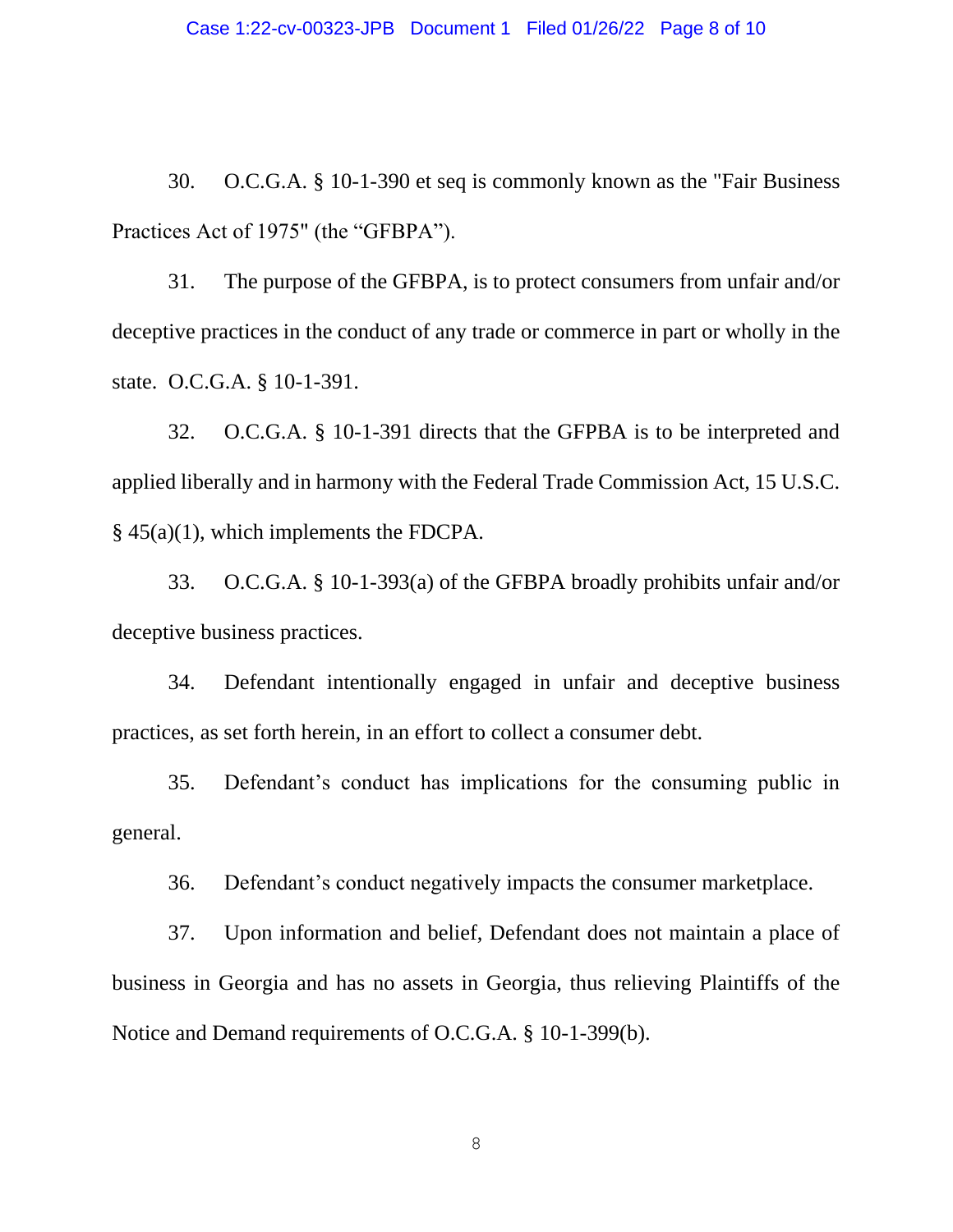38. As a result of Defendant's violations of O.C.G.A. § 10-1-393(a), Plaintiff is entitled to recover general damages pursuant to O.C.G.A. § 10-1-399(a).

39. As a result of Defendant's intentional violations of O.C.G.A. § 10-1- 393(a), Plaintiff is entitled to recover exemplary damages pursuant to O.C.G.A. § 10-1-399(a).

40. As a result of Defendant's intentional violations of O.C.G.A. § 10-1- 393(a), Plaintiff is entitled to recover treble damages pursuant to O.C.G.A. § 10-1- 399(c).

41. Plaintiff is entitled to recover reasonable attorney's fees and expenses of litigation pursuant to O.C.G.A. § 10-1-399(d).

## **TRIAL BY JURY**

42. Plaintiff is entitled to and hereby requests a trial by jury.

WHEREFORE, Plaintiff prays that judgment be entered against Defendant for:

a.) Plaintiff's actual damages;

b.) Statutory damages pursuant to 15 U.S.C. § 1692k;

c.) Reasonable attorney's fees and costs pursuant to 15 U.S.C. § 1692k

d.) General, exemplary, and treble damages pursuant to O.C.G.A. § 10-1- 399(a) & (c);